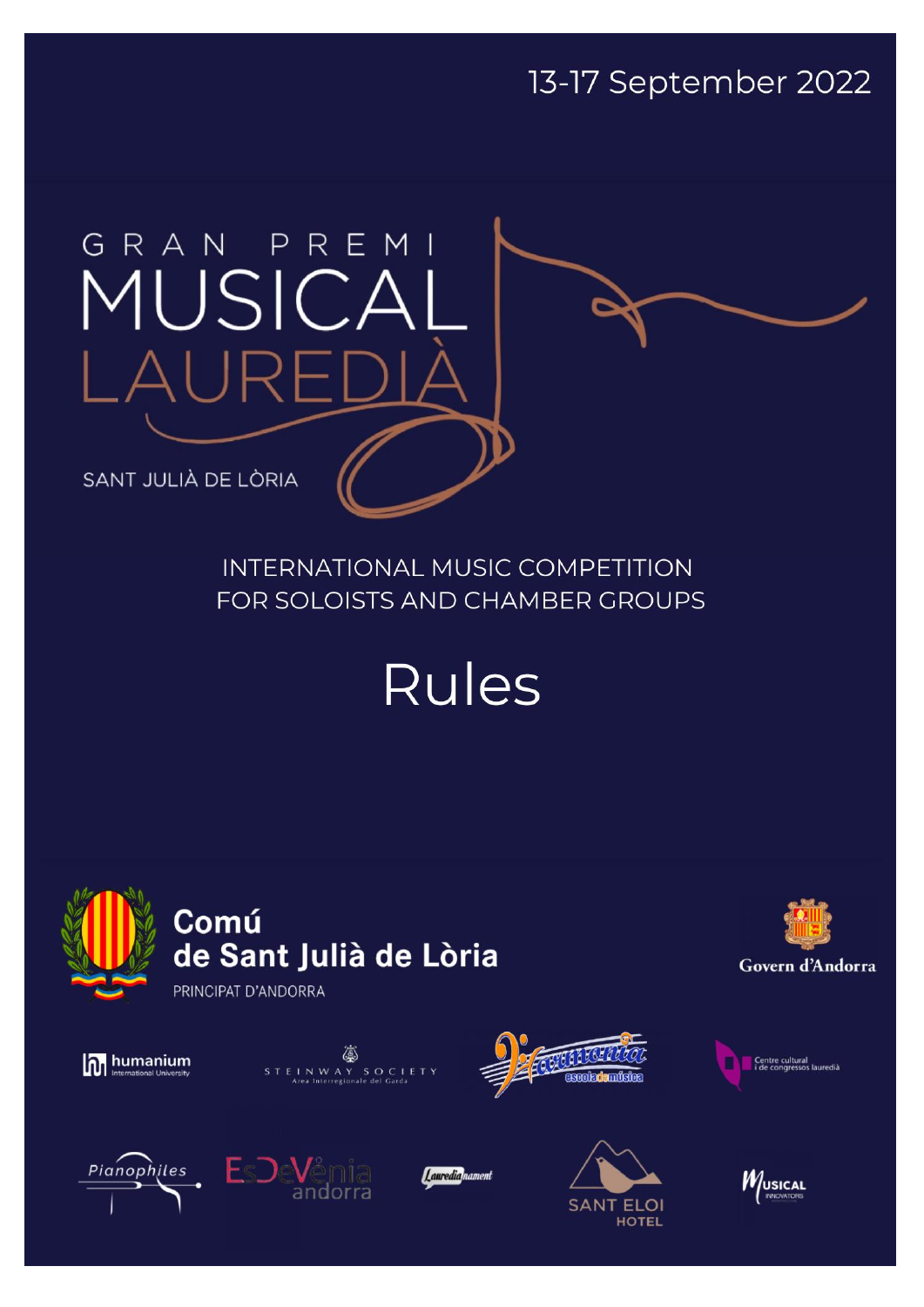

### **General Rules**

- The competition is open to musicians from all countries who have not reached the age of 36 on the date of registration; for ensembles it is considered the average age of the members.
- Soloists and chamber groups take part in the competition in one category.
- It is possible to apply more than once in the same edition, provided the application is made with different musical formations (e. g. soloist, duo, trio... )
- The competition consists of Preliminary Round, Semifinal Round A, Semifinal Round B and Final Round. All candidates selected during the Preliminary Round are required to play in both of the Semifinal Rounds (Semifinal Round A and Semifinal Round B).
- Due to logistics, organ and two pianos cannot take part in this edition of the competition; likewise, due to artistic choices, electronic and amplified instruments and 'prepared piano' cannot participate.
- The competition does not provide for the accompanying pianist: musicians, who want to apply as Soloist, must perform only pieces for solo instrument, without accompaniment, in all rounds of the competition.
- Candidates, who need an accompanying instrument (e. g. piano), must register as a Duo and will be judged as a Duo, since in case of victory, they will have to perform in the concert-prizes in the same musical ensemble awarded by the Jury.
- In the Preliminary Round and Semifinal Rounds it is allowed to perform a single piece or several pieces, including single movements or excerpts from major works.
- Only in the Final Round, Suite and Sonata-Form-pieces (Sonata, Trio, Quartet…) must be performed in their integrity.
- Transcriptions and arrangements are allowed.
- Performance by heart is not required. The competition does not provide for a page-turner, for which candidates must provide for themselves; iPads and Tablets are allowed.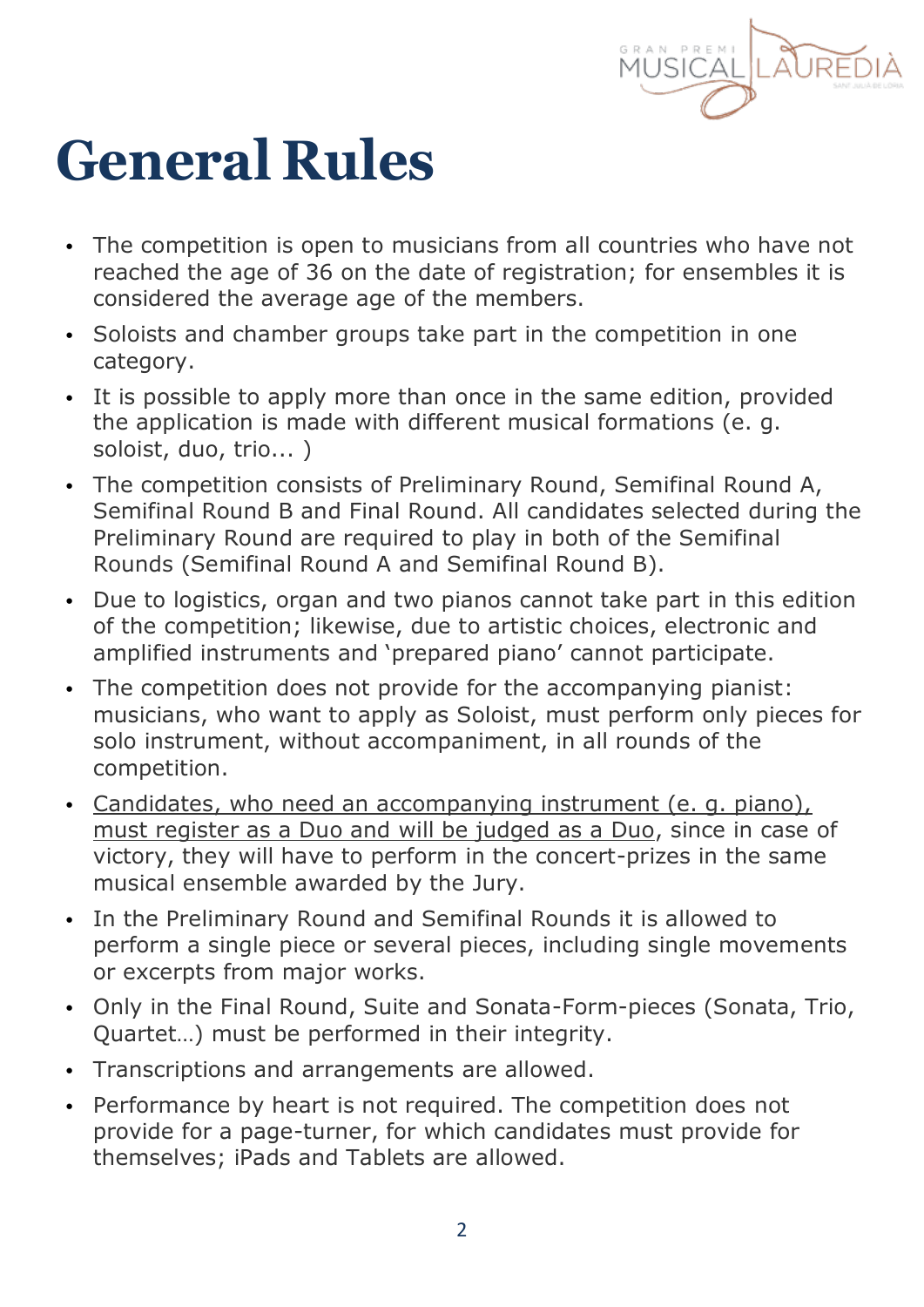

- Competitors must present the requested personal information and to be up to date with the payment of the registration fees. The lack of those may at any time invalidate the participation in the competition, and, subsequently, the prize.
- Competitors renounce without objection their rights to recordings and pictures made during the competition and the assigned concerts.
- In case of unexpected events, the management reserves the right to postpone or cancel the competition. In case of competition cancellation, the registration fees will be refunded.

### **Application and Preliminary Round**

Registrations must be received no later than July 31<sup>st</sup> 2022.

Candidates must complete the application-form, available on the website [www.gpmlauredia.com](https://gpmlauredia.com/en/www.gpmlauredia.com) by clicking on the APPLY icon. Here candidates will be asked for:

- The personal data of each musician (ensembles must insert one single telephone number and e-mail address); *Non-EU citizens are required to add more information about their travel route.*
- A copy of a valid identity document for each performer;
- A brief resume (curriculum vitae) of the soloist or the ensemble (preferably as a group);
- An artistic picture of the soloist or the ensemble;
- The musical program for all Rounds, including Preliminary Round. (The program for Semifinal Round A, Semifinal Round B and Final Round can be modified by September 10<sup>th</sup> 2022).
- The link of the performance uploaded on YouTube as *unlisted*. The video (or playlist) must contain a freely chosen musical program lasting no more than **20 minutes** (in case of longer videos the Jury will listen to the first 20 minutes of the video). It can contain one or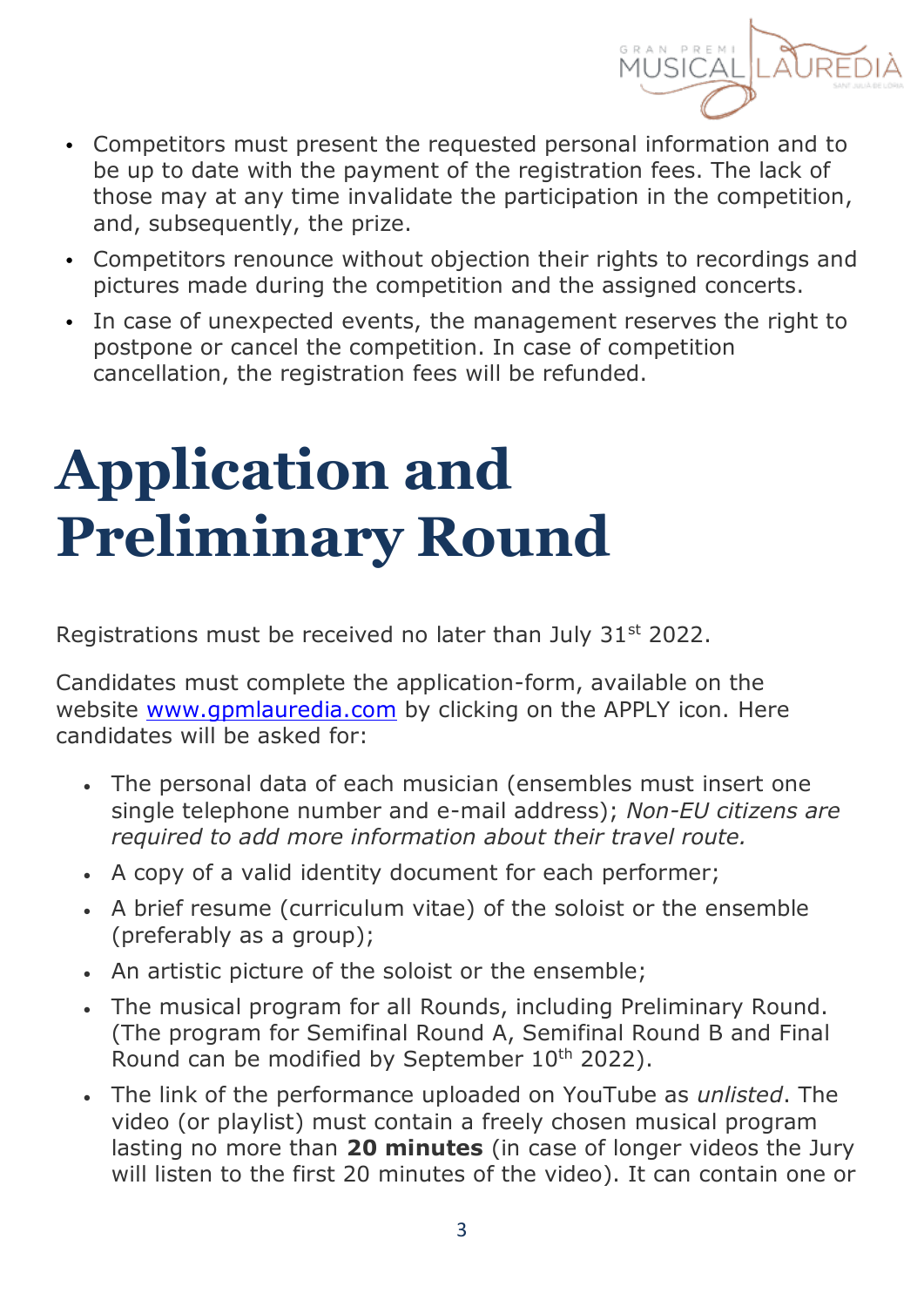

more works, including single movements or pieces extracted from larger works, also recorded in different occasions;

 The receipt of the registration fee of €35.00 for each musician (ensembles are asked to send all of the fees in a single operation) to be paid to:

#### **IBAN:** IT62O0503411702000000005262

#### **SWIFT:** BAPPIT21002

#### **ACCOUNT HOLDER:** STEINWAY SOCIETY

#### **AT:** BANCA POPOLARE DI MILANO

#### **OBJECT OF PAYMENT: COMPETITION FFF 2022 SURNAME NAME of the** candidate sending the fee

Bank commissions are paid by the competitors. Incomplete amounts are not accepted.

In case of the candidate withdrawal, the registration fee is nonrefundable.

A maximum of 50 candidates will be selected between soloists and chamber groups.

The selected candidates will be required to play in both of the Semifinal Rounds.

Candidates will receive an e-mail with the results of the Preliminary Round around August 12<sup>th</sup> 2022 and the time of the auditions for both Semifinal Rounds.

Only the names of the candidates admitted to the second phase will be published in the website.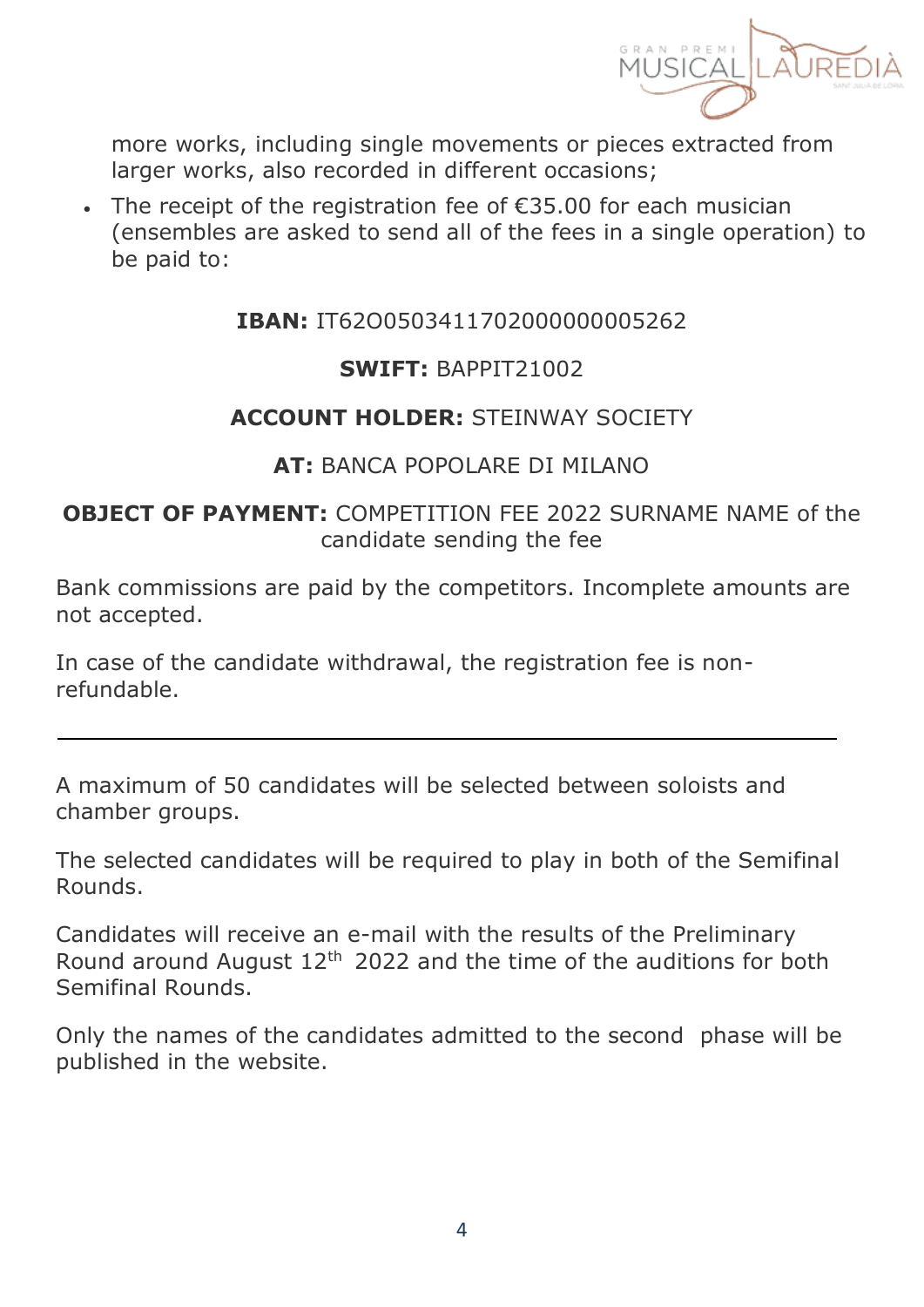## **Semifinal Rounds and Final Round**

The Jury will be divided into two groups to hear the candidates perform the entire musical repertoire proposed in the competition.

The candidates will play on two different occasions, in different halls:

– **Semifinal Round A:** a free program lasting no more than 20 minutes The repertoire must be different from the Preliminary Round and from the Semifinal Round B.

– **Semifinal Round B:** a free program lasting no more than 20 minutes. The repertoire must be different from the Preliminary Round and from the Semifinal Round A.

The order of the performance will be determined by the competition organizers.

(Half of the candidates will play in Semifinal Round A first and half will perform in Semifinal Round B first).

In both Semifinal Rounds it is possible to perform one or more pieces; single movements and extracts from larger composition can be played, too.

For the Final Round, the Jury will be reunited and will listen to a maximum of 6 candidates between soloists and chamber groups admitted to the Final Round.

**Final Round:** a repertoire lasting no more than 30 minutes freely selected by the candidates among all the pieces performed in the previous rounds (Preliminary Round and both Semifinal Rounds).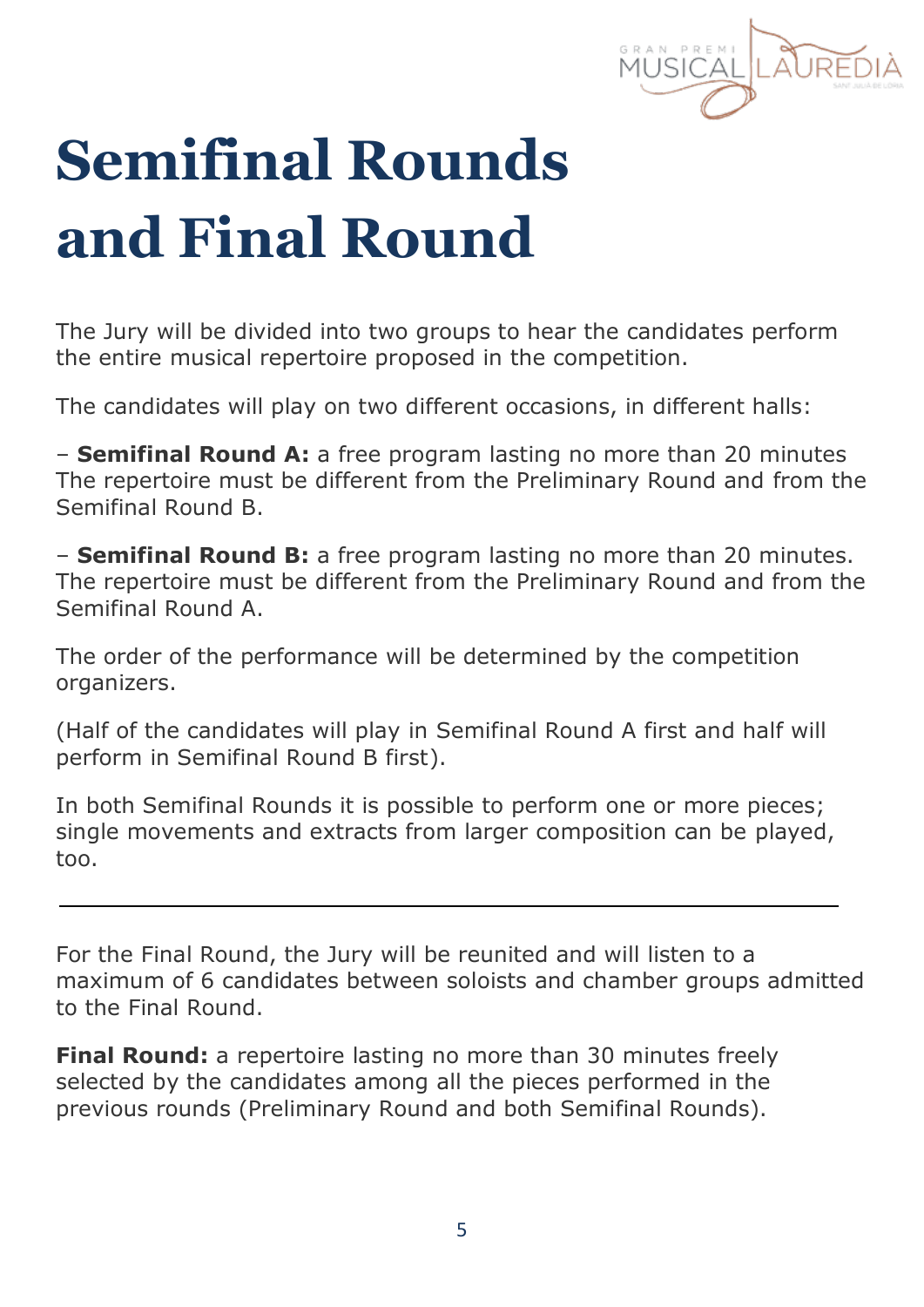

In the Final Round, it is allowed to perform extracts from larger composition, but Suites and Sonata-Form-pieces (e.g. Trio, Quartet..) must be played in their entirety.

The Final Round will be recorded by video and streamed on YouTube, therefore concert attire is required.



#### **FIRST PRIZE**

Candidates who obtain the highest number of preferences, win the First Prize which consists of 3 concerts for an economic value of  $f(4000.00)$ .

During the Award Ceremony, candidates will be given €1000.00 and they will receive other €3000.00 on the occasion of the different concertprizes.

#### **SECOND PRIZE**

Candidates, who obtain the second highest number of Jury preferences, win the Second Prize, which consists of one concert for an economic value of € 2000.00.

During the award ceremony candidates will be given  $£1000.00$  and they will receive other €1000.00 on the occasion of the concert-prize.

#### **THIRD PRIZE**

Candidates, who obtain the third highest number of Jury preferences, win the Third Prize with an economic value of  $\epsilon$  1000.00.

The economic value of the prizes includes the travel expenses of the concerts awarded to the winners: travel expenses are not covered by the organizers.